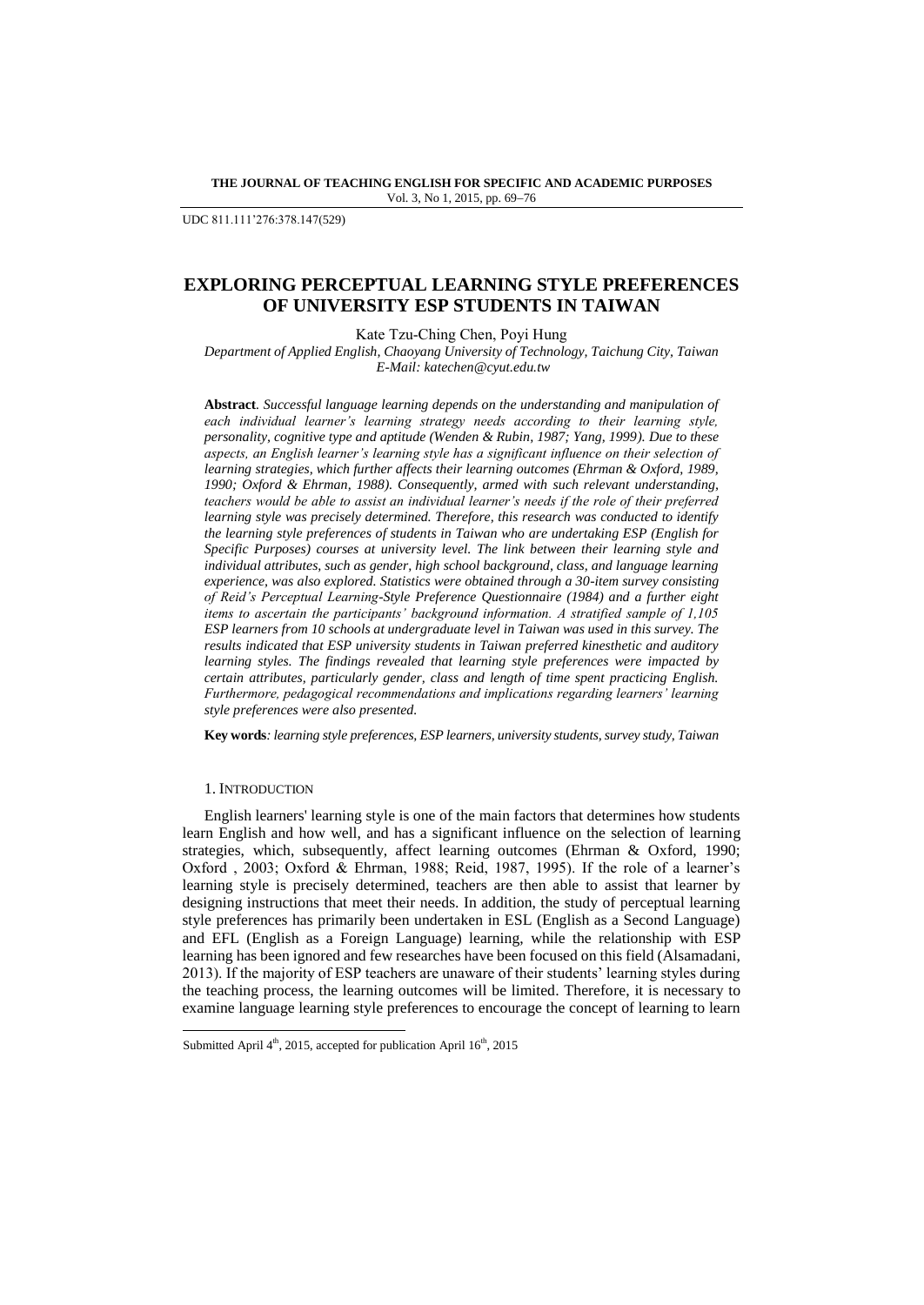among ESP students and, subsequently, encourage them to become effective language learners. In this study, the link between ESP students' learning styles and individual attributes was also explored.

#### 2. LITERATURE REVIEW

# **2.1. Learning style preferences**

Learning style refers to "the general approaches (for example, global or analytic, auditory or visual) that students use in acquiring a new language or in learning any other subject" (Oxford, 2003, p.2). Learning styles are not dichotomous, and operate a continuum or multiple, intersecting continua. For example, a person might be more introverted than extraverted, but not be totally introverted. These styles are "the overall patterns that give general direction to learning behavior" (Cornett, 1983, p. 9). It is now soundly acknowledged that, since the 1970s, some experts have attempted to understand how we learn by developing applied models/inventories of learning styles. Reinert (1970) first divided learning styles into four main perceptual learning channels. Other researchers also agreed with the same taxonomy (Dunn, 1983, 1984; Garger & Guild, 1984).

Dunn, Dunn & Price (1975) introduced a learning style inventory of 21 items, which included perceptual and physiological aspects of the learning styles of public school students so as to identify their learning style preferences. In this study, the term "perceptual learning style" is used to refer to learners' use of their various senses to understand, organize and retain experiences (Reid, 1987). Kolb's Learning Style Inventory (1976) measures how information is processed to make sense of concrete experiences. The other two most commonly used learning style inventories are Kinsella's (1993) Perceptual Learning Strengths Survey and Oxford's (1993) Style Analysis Survey (SAS). The following table shows the categories of the above mentioned language learning style preference surveys.

Reid (1987) was the pioneer who proposed the perceptual learning style preferences of ESL/EFL learners to present an overview of various learning-style measures at university level. Reid's study has high reliability and validity and has been widely used to assess the English learning style preferences of non-native English speakers. Consequently, this was the reason why this inventory, entitled "Perceptual Learning Style Preference Questionnaire (PLSPQ)" was used in this study as the participants were English learners undertaking undergraduate studies. The participants were asked to rate the 30 items of the questionnaire on a five-point Likert scale. According to Reid (1987), ESL/EFL learners can be divided into six different perceptual learning styles:

| Visual learner  | Learns well from seeing words in books, on the chalkboard, and in                                                                                  |
|-----------------|----------------------------------------------------------------------------------------------------------------------------------------------------|
|                 | workbooks.                                                                                                                                         |
|                 | Auditory learner Learns from hearing words spoken and from oral explanations.                                                                      |
| Kinesthetic     | Learns best by experience, by being involved physically in classroom                                                                               |
| learner         | experiences.                                                                                                                                       |
| Tactile learner | Learns best when given the opportunity for hands-on experience with<br>materials.                                                                  |
| Group learner   | Learns more easily when studying with at least one other student, and will<br>be more successful in completing work well when working with others. |
| Individual      | Learns more easily when working alone; thinks better and remembers                                                                                 |
| learner         | information learned when studying alone.                                                                                                           |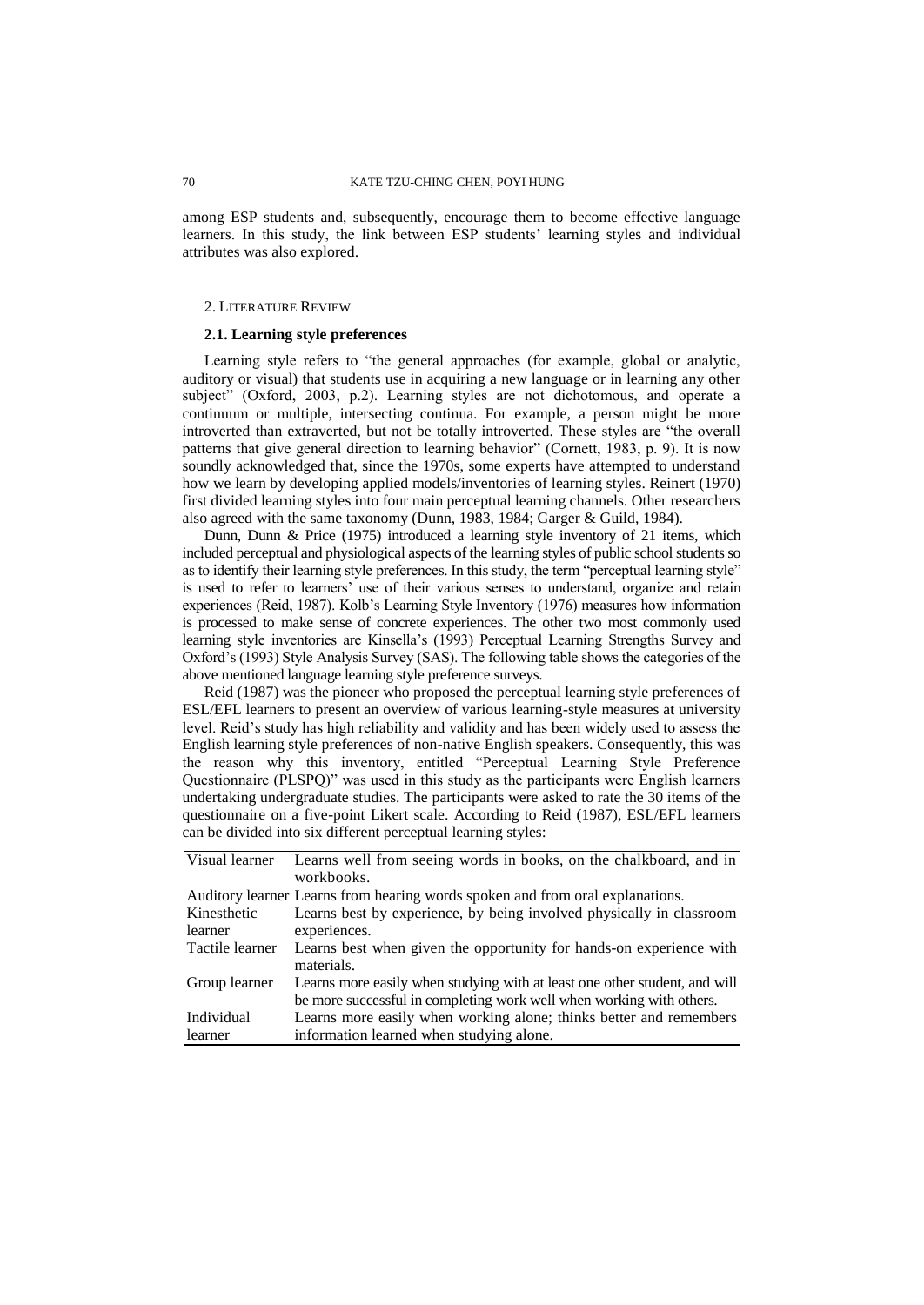Exploring Perceptual Learning Style Preferences of University ESP Students in Taiwan

# **2.2. Language learning style preferences and learner attributes**

In 1987, Reid conducted a significant study on learning style preferences with 1,388 ESL students in the United States to determine their perceptual learning style preferences. The results indicated that ESL students strongly preferred kinesthetic and tactile learning styles and the learners' attributes, such as language background, gender, age, class, length of time in the United States, major, TOEFL score, level of education and length of time studying English in the United States, were related to the differences in learning style preference. Among these attributes, gender is the one that has been most commonly researched. Many researchers have discovered that males and females prefer different learning styles (Dorval, 2000; Cavanaugh, 2002, Reid, 1987; Tatarinceva & Blumenau, 2007) and that gender is the factor that mainly influences students' preferences toward learning styles (Honigsfield; 2001). Study results indicated that females preferred a lighter, warmer, more structured environment and kinesthetic learning styles while males preferred risk-taking learning styles (Maubach & Morgan, 2001). Class is the other factor that has widely been proven to be a factor that influences learning style preference. In addition to Reid's study in 1987, Chen (2009) also indicated the significant relationship between kinesthetic learning style preference and class among Taiwanese EFL elementary students. Other learner variables were also investigated and proven to be related to learning style preference by many researchers, such as Cornu (1999), Ehrman & Oxford (1990), Keri (2003), Green & Oxford (1995).

#### 3. METHODS

#### **3.1. Participants**

A valid cluster sampling of 1,105 learners from 10 schools at undergraduate level was used in this survey on students' learning styles in order to understand students' individual English needs. Only freshman and sophomore students were chosen because ESP courses are only required in the first two years of college in Taiwan. There were 552 male (50%) and 553 female (50%) students in the sample. All the participating students had completed at least six years of English education and had graduated from high school prior to their enrollment in college. Of the 1,105 students who participated in this study, 646 (58.5%) were from general high schools, 444 (40.2%) were from vocational high schools, and 14 (1.3%) were from a five year college. The majority of the participants were freshmen  $(n=750)$  and the remainder were sophomores  $(n=355)$ ; 947 of them  $(85.7%)$  were under 20 years of age. In addition, most students had started to learn English from the age of 12 (n=278; 25.2%), only 65 (5.9%) had foreign study experience, and most of them claimed they only spent 0.5-1 hour per week (n=434; 39%) practicing their English.

# **3.2. Instrumentation**

By far the most common type of assessment tool for language learning style is a written survey (Oxford, 2003). This study used the PLSPQ (1984) to gather data from the participants as described in the literature review section. The questionnaire contained 30 learning style items and eight items to determine the participants' background information. The second part of the questionnaire investigated students' demographic information for further analysis regarding the use of learning styles and considered the factors of gender,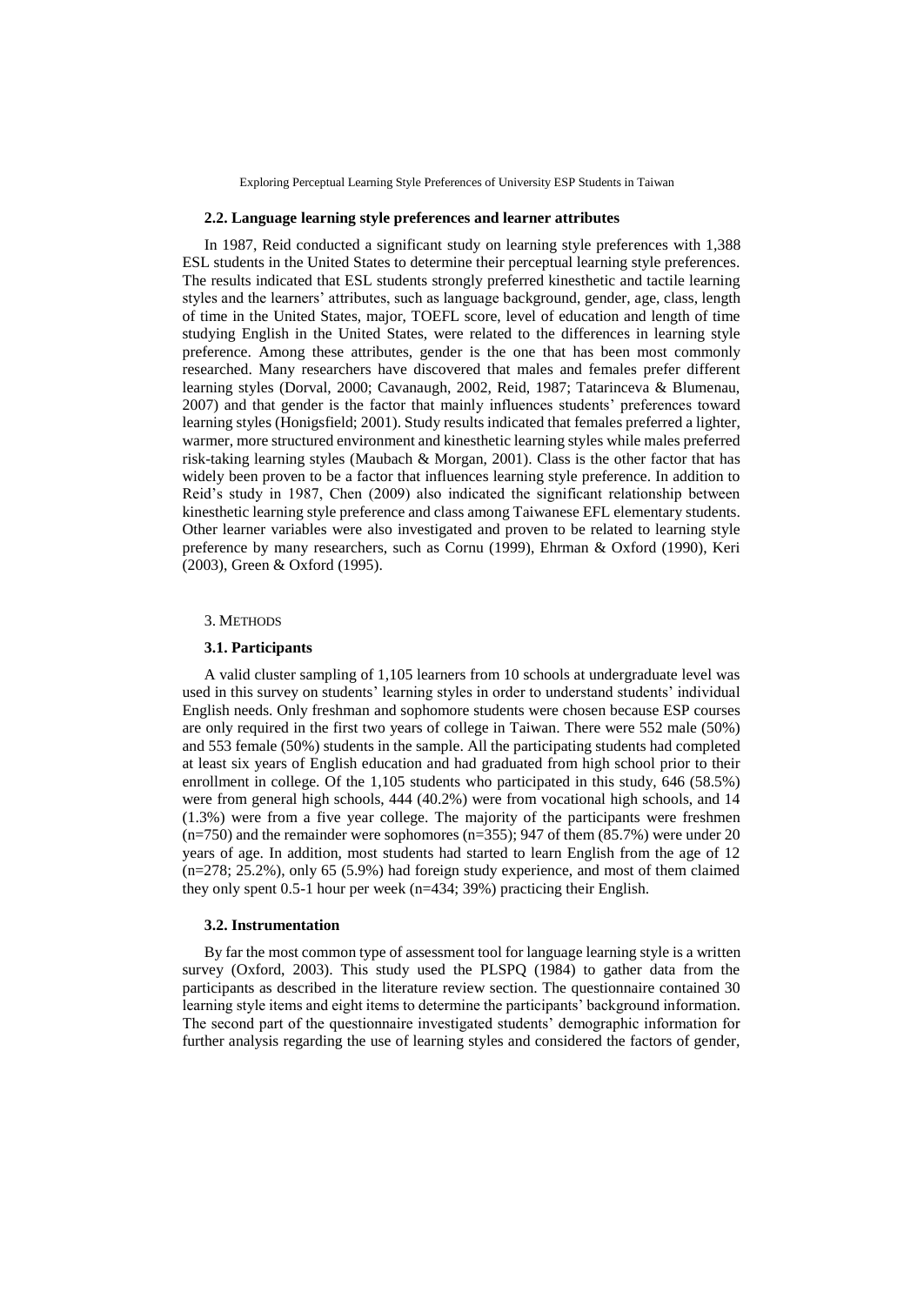age, grade level, high school background and English learning experience. The PLSPQ items were translated into Chinese to ensure a better understanding of the wording and to avoid any possible confusion. The Chinese versions were pilot-tested and yielded a Cronbach's alpha of 0.941, indicating an excellent internal consistency of the scale. The final questionnaire was then revised according to the results of the pilot tests and took approximately 15 minutes to complete.

#### **3.3 Data collection and analysis**

Participants were assured of their anonymity, and that the data would only be used for research purposes. Their participation was entirely voluntary and did not have any effect on their grades. The questionnaire data were analyzed quantitatively. For the learning styles identified by students, descriptive statistical analysis was performed. One way ANOVA, one of the common inferential statistical analysis methods, was used to determine whether any significant differences existed between learning style and the participants' attributes.

#### 4. RESULTS

# **4.1. Learners' English learning style preferences**

As listed in Table 1, the results showed that ESP students had a tendency toward kinesthetic learning styles, which had the highest score (39.06). The statistics in Table 2 indicated that most students chose a kinesthetic learning style (68.0%), an auditory learning style (51.4%) and a minor learning style for individual learning (63.0%). The tendency toward a kinesthetic learning style was similar to the results of Reid's 1987 study of Chinese EFL students, which showed a strong preference toward kinesthetic and tactile learning styles. The result of this study is also consistent with a study by Wintergerst and DeCapua (2001), which indicated that Russian students preferred a kinesthetic learning style followed by an auditory learning style. In general, the students in the present study least preferred kinesthetic learning style. However, this result is actually contradictory to the result of Reid's study, which stated that Asian students usually preferred individual more than group learning styles. In this study, it can be seen that 47.7% of students are group-orientated compared to 15.7% that were individual-orientated. It is worth mentioning that the Taiwanese ESP students considered kinesthetic (68%), auditory (51.4%) and group (47.4%) to be their most frequently used learning styles. In addition, the results indicated there were no strong learning style preferences (the highest score = 39.06) among Taiwanese students. This confirms Hyland's (1993) study of Japanese students in which he concluded that students were suffering difficulties when trying to learn English effectively.

Table 1 Overall learning style preference scores of ESP students

| Learning Style (LS) Visual Auditory Kinesthetic Tactile Group Individual |             |       |             |       |
|--------------------------------------------------------------------------|-------------|-------|-------------|-------|
| ESP students                                                             | 35.45 37.08 | 39.06 | 35.12 36.39 | 30.29 |

Notes: Major learning style preference = 38-50; Minor learning style preference = 25-37; Negligible learning style preference  $=$   $<$   $=$   $24$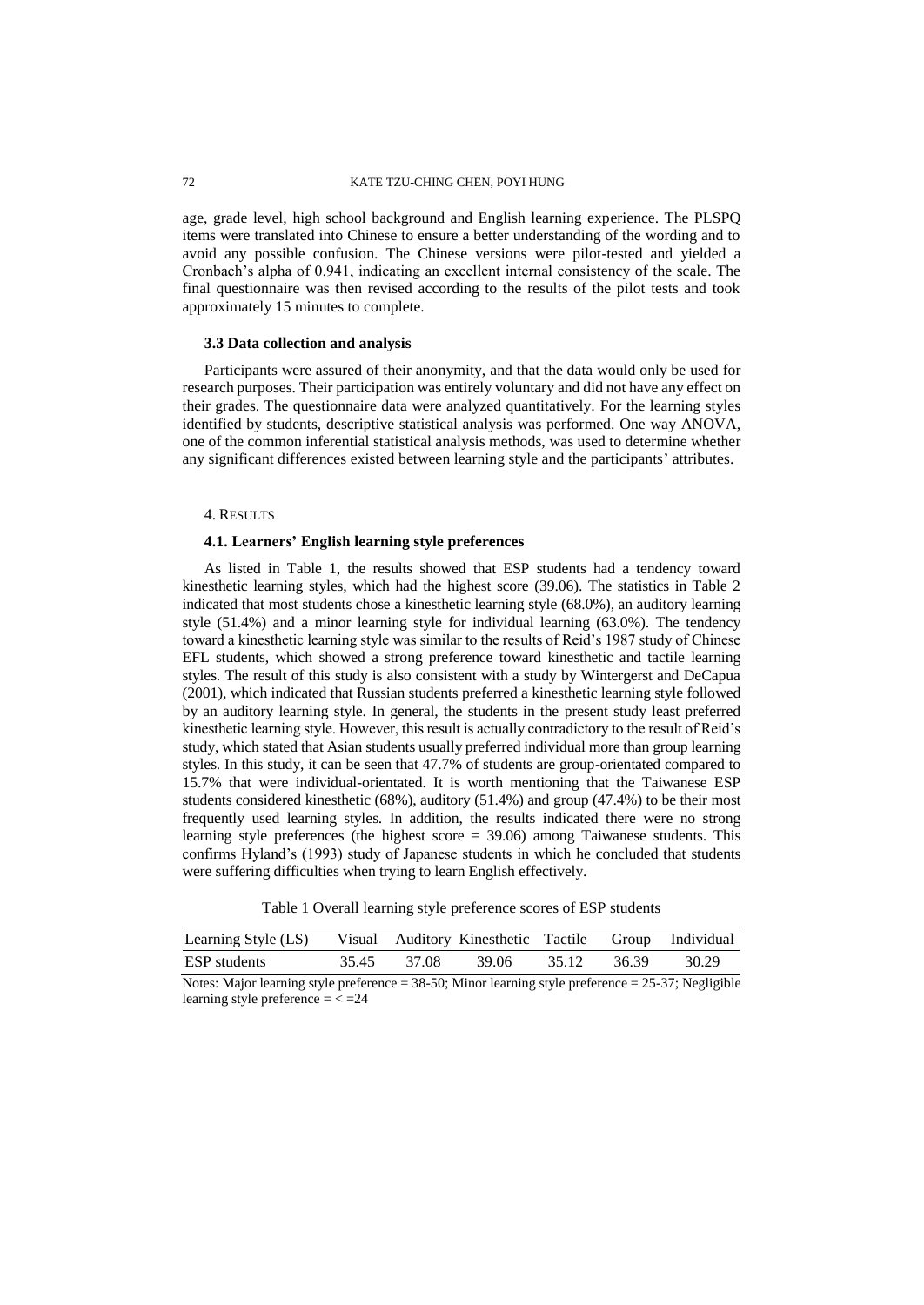Exploring Perceptual Learning Style Preferences of University ESP Students in Taiwan

| (LS) Preferences | Visual | Auditory | Kinesthetic | Tactile  | Group | Individual |
|------------------|--------|----------|-------------|----------|-------|------------|
| Major LS         | 38.4   | 51.4     | 68.0        | 33.4     | 47.4  | 15.7       |
| Minor LS         | 58.9   | 46.7     | 31.4        | 63.7     | 49.0  | 63.0       |
| Negative LS      | 2.6    | 1.7      | 0.5         | 2.9      | 3.4   | 21.2       |
| Missing          | 0.1    | 0.2      | 0.5         | $\theta$ | 0.3   | 0.2        |
| Total            | 100%   | 100%     | 100%        | 100%     | 100%  | 100%       |

Table 2 Overall percentages of learning style preference of ESP students

# **4.2. Learner's English learning style preferences in relation to learner's attributes**

## *4.2.1. Gender and class*

As shown in Table 3, the ANOVA results showed that the male and females' English learning styles differed significantly. Females preferred group learning significantly more than males, F (1, 1100) = 6.982, p = 0.001. Sophomores indicated a significantly greater preference for group learning than freshmen,  $F(1, 1100) = 13.205$ ,  $p = 0.000$ ; sophomores significantly preferred an individual learning style than freshmen,  $F(1, 1101) = 8.284$ ,  $p =$ 0.004. (see Table 4)

Table 3 One way ANOVA for students' ESP learning styles by gender

|              |                       | SS        | df   | MS      | F      | Sig.    |
|--------------|-----------------------|-----------|------|---------|--------|---------|
| Visual       | * Between Groups      | 81.522    |      | 81.522  | 3.385  | .066    |
| Gender       | Within Groups         | 26540.029 | 1102 | 24.084  |        |         |
| Tactile*     | <b>Between Groups</b> | 192.223   |      | 192.223 | 6.982  | .008    |
| Gender       | Within Groups         | 30367.791 | 1103 | 27.532  |        |         |
| Auditory*    | <b>Between Groups</b> | 52.125    |      | 52.125  | 2.265  | .133    |
| Gender       | Within Groups         | 25360.393 | 1102 | 23.013  |        |         |
| $Group^*$    | <b>Between Groups</b> | 459.011   |      | 459.011 | 11.687 | $.001*$ |
| Gender       | Within Groups         | 43203.639 | 1100 | 39.276  |        |         |
| Kinesthetic* | <b>Between Groups</b> | 34.444    |      | 34.444  | 1.057  | .304    |
| Gender       | Within Groups         | 35868.714 | 1101 | 32.578  |        |         |
| Individual*  | <b>Between Groups</b> | 340.537   |      | 340.537 | 7.668  | .006    |
| Gender       | Within Groups         | 48894.625 | 1101 | 44.409  |        |         |

 $N=1,105$  Note: \*P < .005

Table 4 One way ANOVA for students' ESP learning styles by class

|              |                       | SS        | df   | MS      | F      | Sig.    |
|--------------|-----------------------|-----------|------|---------|--------|---------|
| Visual *     | Between Groups        | 16.153    |      | 16.153  | .669   | .414    |
| Class        | Within Groups         | 26605.398 | 1102 | 24.143  |        |         |
| Tactile*     | <b>Between Groups</b> | 29.995    |      | 29.995  | 1.084  | .298    |
| Class        | Within Groups         | 30530.019 | 1103 | 27.679  |        |         |
| Auditory*    | <b>Between Groups</b> | 90.934    |      | 90.934  | 3.957  | .047    |
| Class        | Within Groups         | 25321.584 | 1102 | 22.978  |        |         |
| $Group^*$    | <b>Between Groups</b> | 517.926   |      | 517.926 | 13.205 | $.000*$ |
| Class        | Within Groups         | 43144.724 | 1100 | 39.222  |        |         |
| Kinesthetic* | <b>Between Groups</b> | 23.932    |      | 23.932  | .734   | .392    |
| Class        | Within Groups         | 35879.227 | 1101 | 32.588  |        |         |
| Individual*  | <b>Between Groups</b> | 367.684   |      | 367.684 | 8.284  | $.004*$ |
| Class        | Within Groups         | 48867.478 | 1101 | 44.385  |        |         |

N=1,105 Note: \*P<.005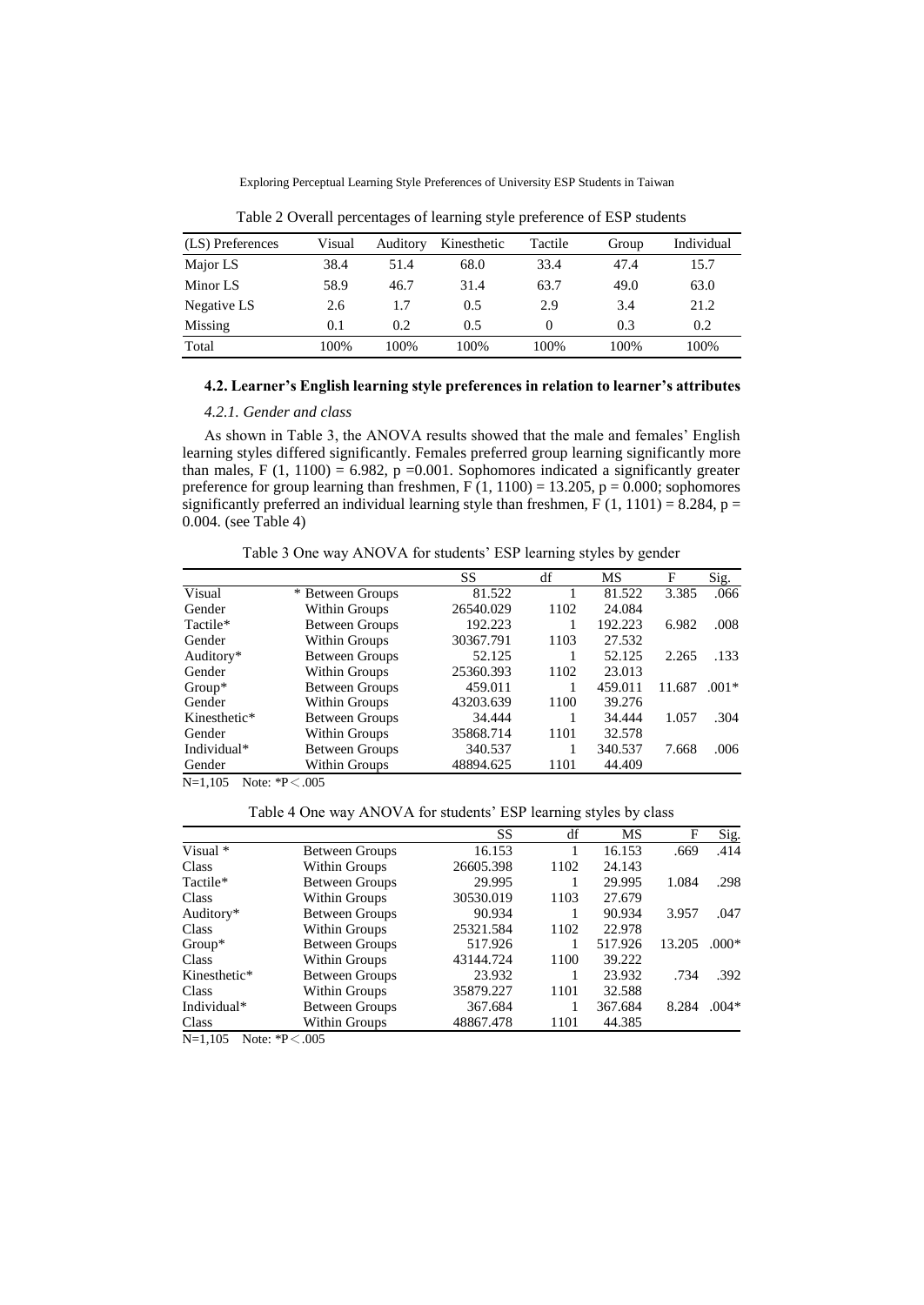# 74 KATE TZU-CHING CHEN, POYI HUNG

#### *4.2.2. Age and high school background*

To determine if there was any significant difference in the ESP learning style preferences among students in terms of their high school background and age, one-way ANOVA tests were performed. The analysis results showed that students' ESP learning styles do not differ significantly in terms of these two attributes.

# *4.2.3. Starting age of English learning and study aboard experience*

To determine if there was any significant difference in the ESP learning style preferences among students in terms of the age the students began their English learning and students' foreign study experiences, one-way ANOVA tests were performed. The analysis results showed that students' ESP learning styles do not differ significantly in terms of these two attributes.

# *4.2.4. Length of time spent practicing English*

To determine the length of time per week that students' spent practicing English, seven measures were used: (1) none, (2) less than 1 hour, (3)  $1-2$  hours, (4)  $3-4$  hours, (5)  $5-6$  hours, (6) 7-10 hours and (7) more than 10 hours. As shown in Table 5, the ANOVA results showed that time spent practicing English differed significantly. Students spent more time practicing English if they significantly preferred visual, tactile and kinesthetic learning styles, F (7, 1072)  $= 4.700$ ,  $p = 0.000$ ,  $F (7, 1073) = 4.861$ ,  $p = 0.000$  and  $F (7, 1071) = 8.048$ ,  $p = 0.000$ , respectively.

|                   |                            | SS        | df   | MS      | F     | Sig.    |
|-------------------|----------------------------|-----------|------|---------|-------|---------|
| Visual *          | Between Groups             | 774.571   | 7    | 110.653 | 4.700 | $.000*$ |
| Time              | Within Groups              | 25236.359 | 1072 | 23.541  |       |         |
| Tactile*          | <b>Between Groups</b>      | 922.067   | 7    | 131.724 | 4.861 | $.000*$ |
| Time              | Within Groups              | 29077.185 | 1073 | 27.099  |       |         |
| Auditory*         | Between Groups             | 426.971   | 7    | 60.996  | 2.659 | .010    |
| Time              | Within Groups              | 24589.192 | 1072 | 22.938  |       |         |
| $Group^*$         | Between Groups             | 583.891   | 7    | 83.413  | 2.105 | .040    |
| Time              | Within Groups              | 42393.341 | 1070 | 39.620  |       |         |
| Kinesthetic*      | Between Groups             | 1748.992  | 7    | 249.856 | 8.048 | $.000*$ |
| Time              | Within Groups              | 33249.615 | 1071 | 31.045  |       |         |
| Individual*       | Between Groups             | 674.251   | 7    | 96.322  | 2.155 | .036    |
| Time              | Within Groups              | 47866.798 | 1071 | 44.694  |       |         |
| <b>NT</b> 1 1 0 F | $N_{obs}$ , $*D \times OQ$ |           |      |         |       |         |

Table 5 ESP students' learning styles by length of time spent practicing English

N=1,105 Note: \*P<.005

#### 5. CONCLUSION AND DISCUSSION

This study aimed to investigate ESP students' learning style preferences and to determine if there were any significant differences in these preferences according to the students' attributes. The results for the PLSPQ suggest a preference for a kinesthetic learning style among Taiwanese ESP learners at university level. An analysis of student attributes, particularly gender, class, and time spent practicing English, indicated they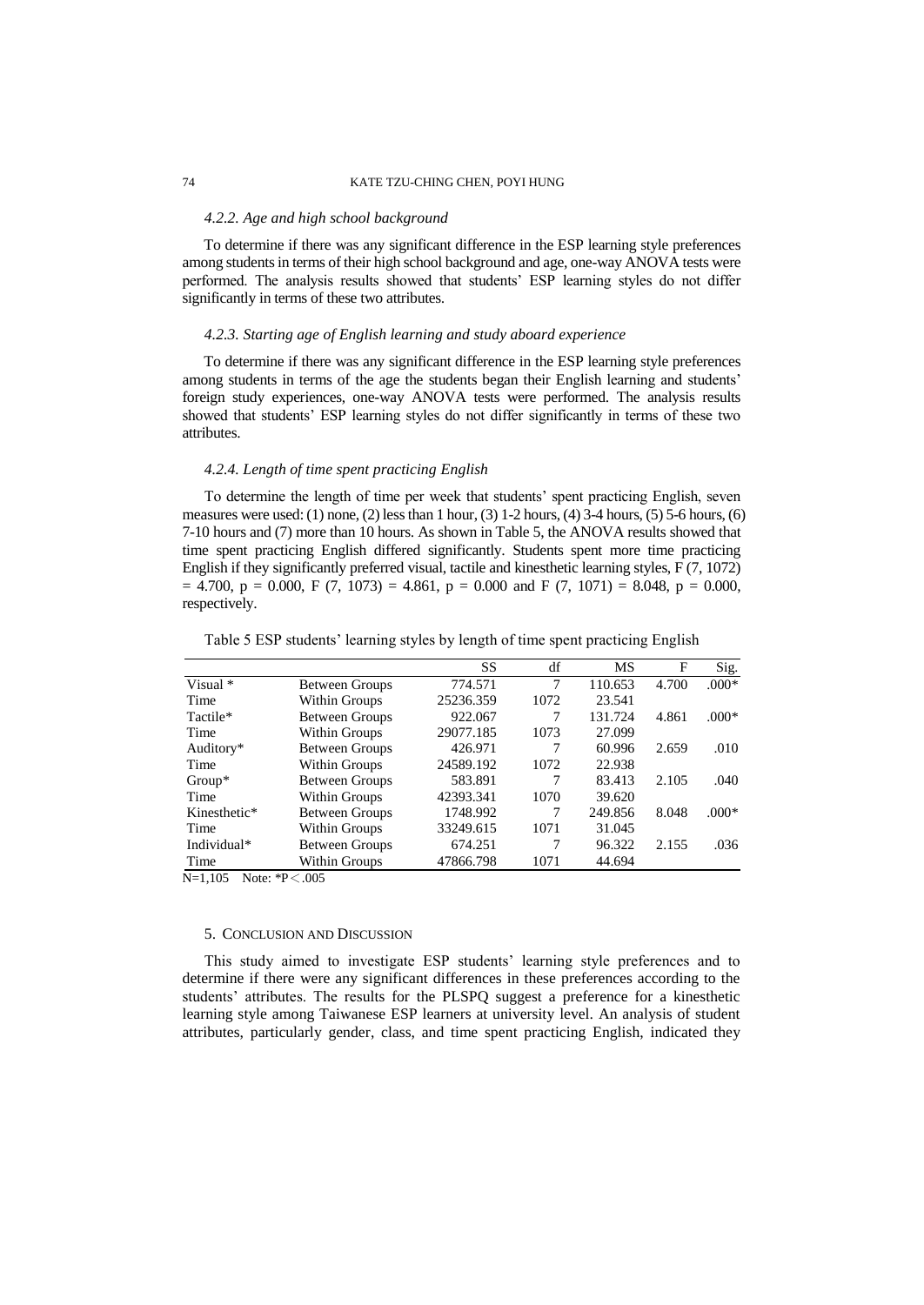differ significantly in their relationship with various learning style preferences. This confirms Reid's (1987) study results of 1,388 ESL students from 43 university-affiliated intensive English language programs in the US.

This study also highlights the importance and the need to understand learners' learning styles with regards to ESP as it is a territory that is different from ESL or EFL, which is based primarily on the requirements and goals that the students have. Future research projects might attempt to replicate this study with samples across different domains to validate the relative strengths of the learner attribute variables. In addition, we now have a better understanding of students' learning styles and should use this information to expand research in related topics. For example, the relationship between teaching and learning styles was not the focus of this study but might be a good topic for further study.

#### **REFERENCES**

- Alsamadani, H. 2013. Learning styles among ESP/EFL Saudi students. *The International Journal of Learning in Higher Education* 19(2): 1-9.
- Cavanaugh, D. 2002. *Hemispheric Preference*. New York: Cambridge University Press.
- Chen, M. L. 2009. Influence of grade level on perceptual learning style preferences and language learning strategies of Taiwanese English as a foreign language learners. *Learning and Individual Differences* 19: 304-308.
- Cornett, C. 1983. *What you should know about teaching and learning styles*. Bloomington, IN: Phi Delta Kappa.
- Cornu, A. L. 1999. Learning styles, gender and age as influential issues amongst student of theology. *Journal of Beliefs & Values* 20(1): 110-114.
- Dorval, B. 2000.*Conversational coherence and its development.* Norwood, NJ: Ablex.
- Dunn, R. 1983. Learning style and its relation to exceptionality at both ends of the spectrum. *Exceptional Children 49*: 496-506.
- Dunn, R. 1984. Learning style: State of the scene. *Theory Into Practice* 23: 10-19.
- Dunn, R., Dunn, K., & Price, G. E. 1975. *Learning Style Inventory*. Lawrence, KS: Price Systems.
- Ehrman, M. & Oxford, R. 1990. Adult language learning styles and strategies in an intensive training setting, *The Modern Language Journal* 74(3): 311-327.
- Garger, S., & Guild, P. 1984. Learning styles: The crucial differences. *Curriculum Review* 23: 9-12.
- Green, J., & Oxford, R.L. 1995. A closer look at learning strategies, L2 proficiency, and gender. *TESOL Quarterly* 29: 261-297.
- Hyland, K. 1993. Culture and learning: a study of the learning style preferences of Japanese students. *RELC Journal* 24(2): 69-91.
- Keri, G. 2003. Correlates of learning styles and counselor trainees' age and gender. *Counselling Psychology Quarterly 16*(4): 349-362.
- Kinsella, K. 1993. *Perceptual learning preferences survey*. Oakland, CA: K. Kinsella, San Francisco State University and the Multifunctional Resource Center.
- Kolb, D.A. 1976. *The Learning style inventory*. Boston: McBer.
- Maubach, A-M., & Morgan, C. 2001. The relationship between gender and learning styles amongst a level modern languages students. *Language Learning Journal 23*: 41-47.
- Oxford, R. L. 1993. *Style analysis survey* (SAS). Tuscaloosa: University of Alabama.